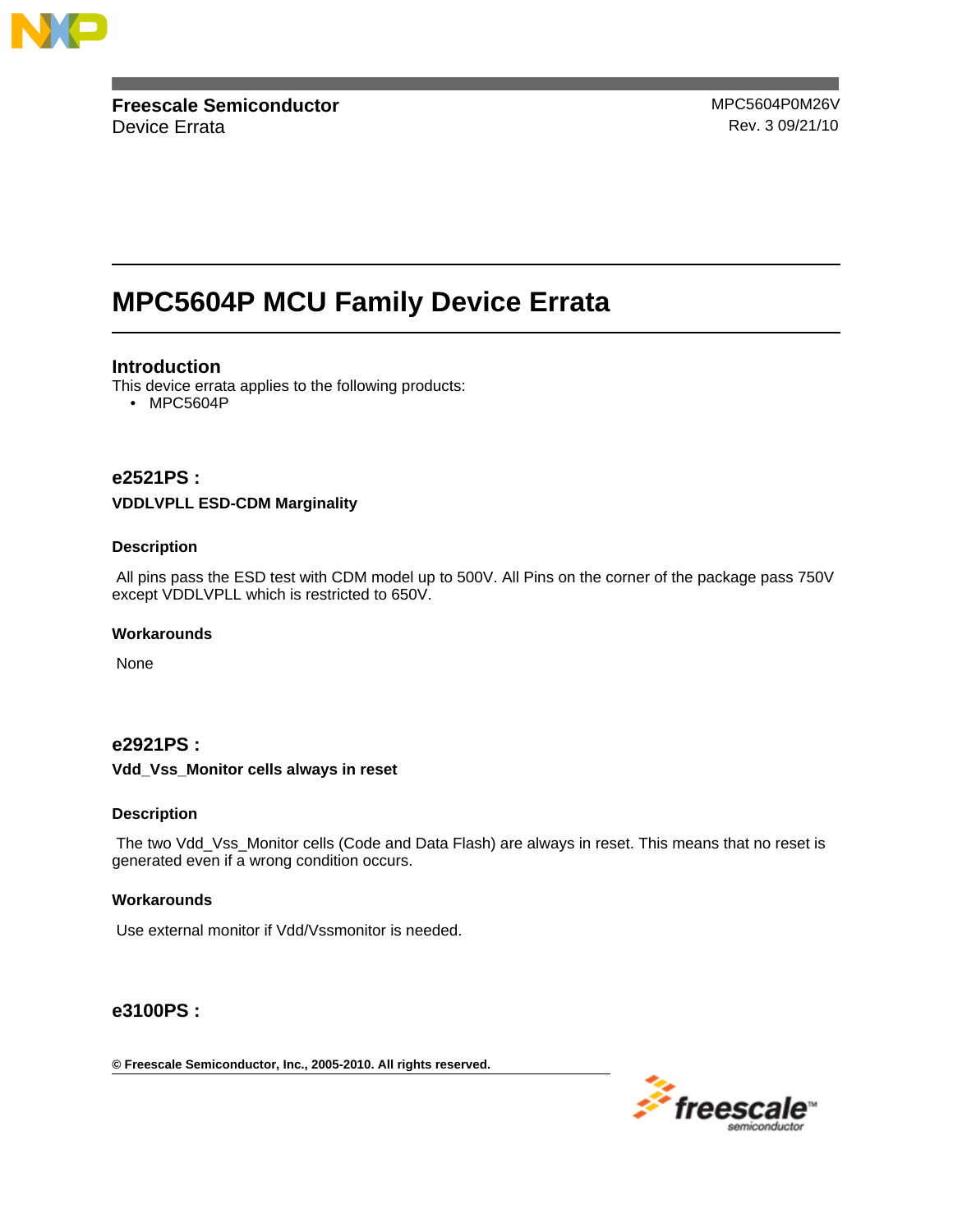

# **Register Protection on full CMU\_CSR**

# **Description**

The register protection on CMU\_CSR of CMU0 works only on the full 32 bit, while it should protect only the bits 24-31.

As a consequence, when register protection is active on CMU\_CSR the frequency meter cannot be used anymore.

This issue is also present on CMU1.

### **Workarounds**

In order to perform a frequency meter operation, the register protection of the relevant CMU must be disabled first; this workaround would work only when soft lock is active.

# **e3263PS :**

### **Serial Boot and Censorship: flash read access**

### **Description**

In a secured device, starting with a serial boot, it is possible to read the content of the four flash locations where the RCHW is stored.

For example if the RCHW is stored at address 0x00000000, the reads at address 0x00000000, 0x00000004, 0x00000008 and 0x0000000C will return a correct value. Any other flash address is not readable.

#### **Workarounds**

None

## **e3660PS :**

**MCM: MRSR does not report Power On Reset event**

### **Description**

The flag POR of MRSR register stays low after Power On Reset event on the device.

# **Workarounds**

Do not use MRSR[POR] to determine Power on reset cause. Use RGM\_DES instead.

# **e3662PS :**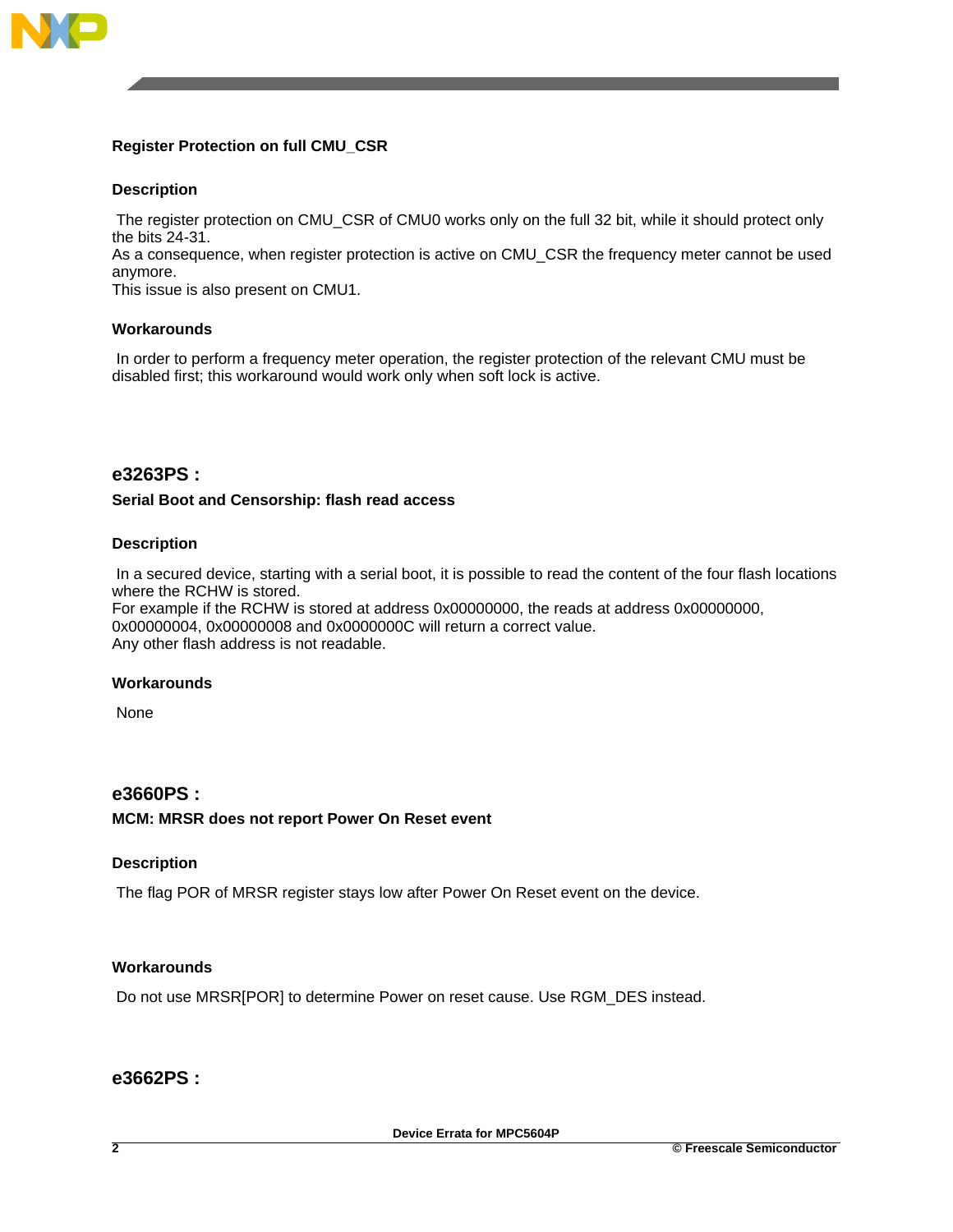

# **TSENS: Low Accuracy in Temperature Measurement through ADC1**

### **Description**

Due to the inaccuracy of the reference voltage of ADC1, the conversion of the output voltage of the Temperature sensor by ADC1 can be affected by an error out of specification.

### **Workarounds**

A stable and precise reference voltage must be provided externally through ADC power pins (VDD\_HV\_ADC / VSS\_HV\_ADC) as the ADC supply and the ADC reference are internally bonded to the same pad.

# **e3687PS :**

### **Reset Pad Value During Power ON**

### **Description**

The default value of the RESET\_B pad during Power ON is not set to zero as expected.

### **Workarounds**

None

# **e4871PS : VPP ESD-MM marginality**

### **Description**

All pins pass 200V MM, except Vpp\_Test pin, which is limited to 50V protection

### **Workarounds**

None

### **e6475PS :**

### **Device ADC electrical stress during power-up**

### **Description**

During power-up/power-down sequence, if using separate supplies for VDD\_HV\_ADC and VDD\_HV, an error condition may occur when VDD\_HV\_ADC is at a lower voltage than VDD\_LV. This may result in VDD\_HV\_ADC domain temporarily supplying current through VDD\_LV.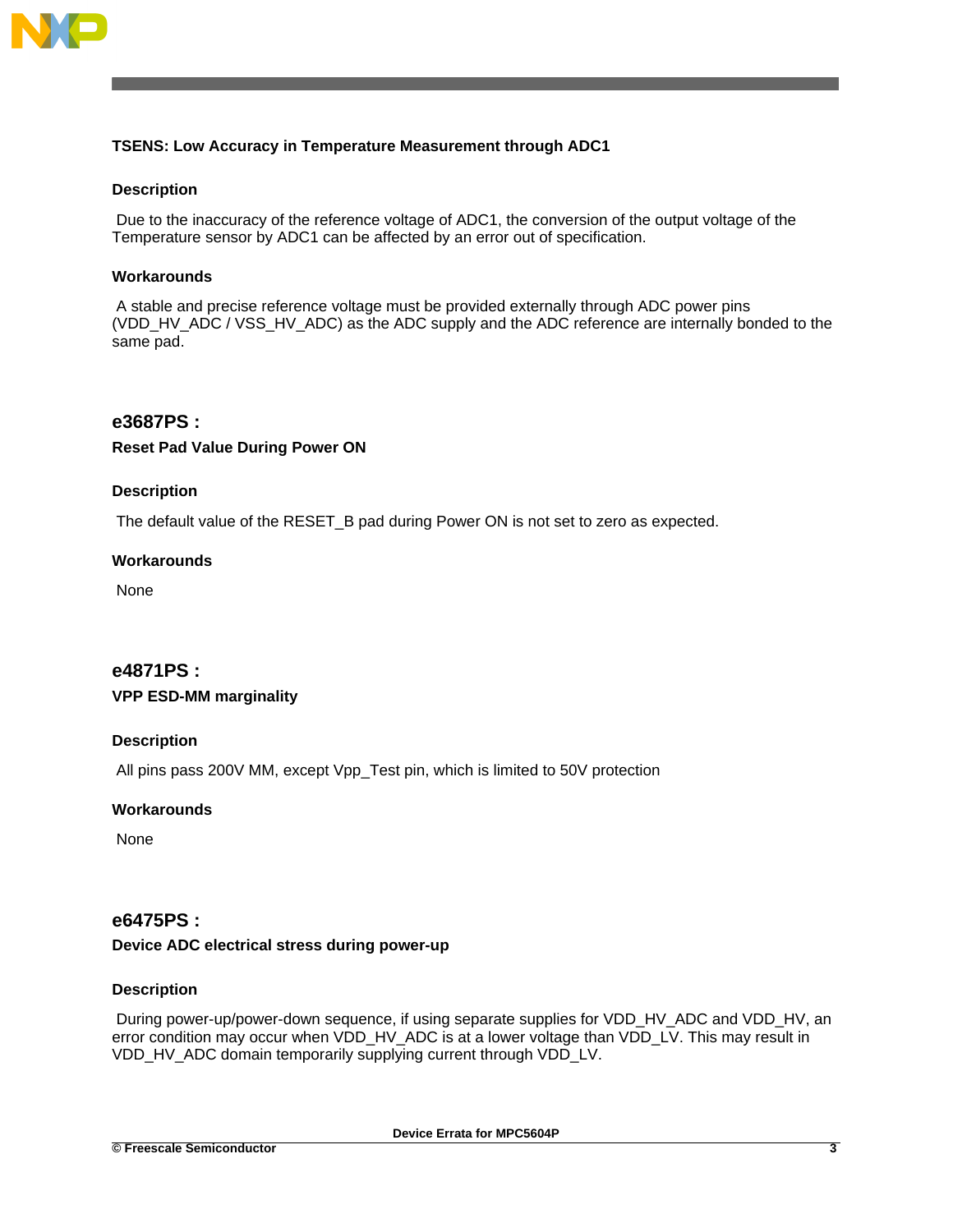

### **Workarounds**

Ensure that VDD\_HV and VDD\_HV\_ADC remain at a higher voltage than [VDD\_LV + threshold voltage(0.6v)] during power-up sequence.

# **e6854PS :**

### **VPP ESD-HBM Marginality**

# **Description**

All pins pass 2000V HBM, except Vpp\_Test pin, which is limited to 750V protection.

### **Workarounds**

None

# **e9097PS :**

### **FlexRay: The mechanisms provided by SFTCCSR are not functional.**

### **Description**

The application can not read the sync frame ID and deviation tables into the system RAM using the mechanisms provided by the Sync Frame Table Configuration, Control, Status Register (SFTCCSR).

Note: This is only related to making this information available to the application and does not affect the operation of the FlexRay communication controller module. The actual content of those tables is correct within the FlexRay module and the related clock synchronization calculation is performed correctly.

### **Workarounds**

None

# **e4783PS :**

### **SWT: Watchdog is disabled during BAM execution**

### **Description**

The watchdog is disabled at the start of BAM execution. In the case of an unexpected issue during BAM execution the CPU may be stalled and it will be necessary to generate an external reset to recover.

### **Workarounds**

None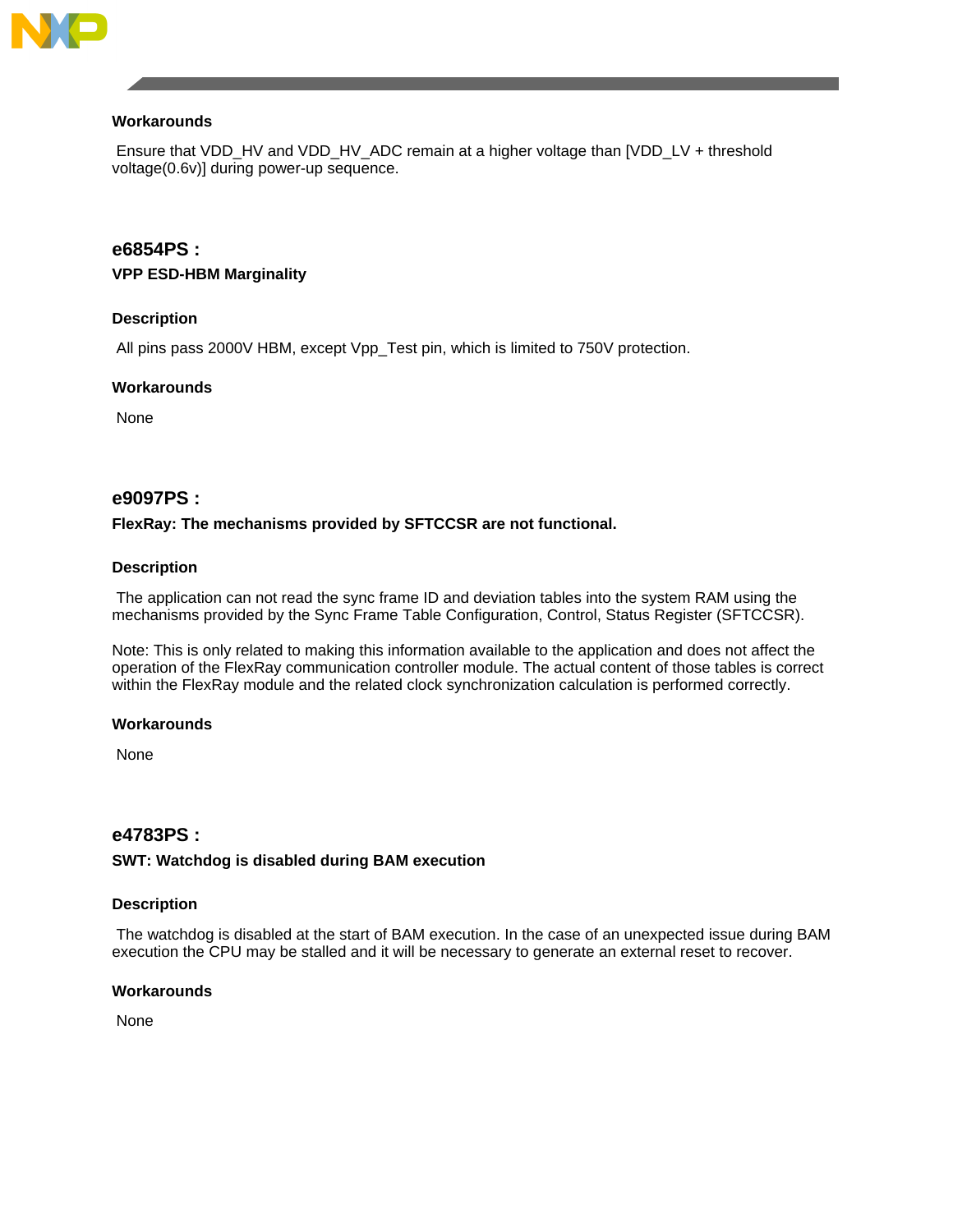

# **e7073PS :**

# **BAM: Code download via FlexCAN not functioning in a CAN network**

### **Description**

When the serial download via FlexCAN is selected setting the FAB (Force Alternate Boot) pin, and ABS (Alternate Boot Selector) pins (ABS0 = 1 and ABS1 = 0) and the micro is part of a CAN network, the serial download protocol may unexpectedly stop in case of CAN traffic.

After the code has been downloaded, the BAM tries to disable the FLexCAN module writing the MCR (Module Configuration Register) without waiting for the acknowledge bit LPM\_ACK (Low Power Mode Acknowledge) to be set. The FlexCAN cannot enter the low power mode until all current transmissions or receptions have finished. Further writings into any FlexCAN register may cause the low power mode not to be entered and, as consequence, the BAM to stop.

### **Workarounds**

Since the higher the traffic, the higher the chance for the BAM to try to disable the FlexCAN module during a CAN frame reception, make sure that no other CAN frame is sent until the code download protocol has been completed.

# **e6934IPG : DSPI: Changing CTARs between frames in continuous PCS mode causes error**

### **Description**

Erroneous data could be transmitted if multiple Clock and Transfer Attribute Registers (CTAR) are used while using the Continuous Peripheral Chip Select mode (DSPIx\_PUSHR[CONT=1]). The conditions that can generate an error are:

1) If DSPIx\_CTARn[CPHA]=1 and DSPIx\_MCR[CONT\_SCKE = 0] and DSPIx\_CTARn[CPOL, CPHA, PCSSCK or PBR] change between frames.

2) If DSPIx\_CTARn[CPHA]=0 or DSPIx\_MCR[CONT\_SCKE = 1] and any bit field of DSPIx\_CTARn changes between frames except DSPIx\_CTARn[PBR].

#### **Workarounds**

When generating DSPI bit frames in continuous PCS mode, adhere to the aforementioned conditions when changing DSPIx\_CTARn bit fields between frames.

# **e10483IPG : DSPI: PCS Continuous Selection Format limitation**

#### **Description**

When the DSPI module has more than one entry in the TX FIFO and only one entry is written and that entry has the CONT bit set, and continuous SCK clock selected the PCS levels may change between transfer complete and write of the next data to the DSPI\_PUSHR register.

For example:

**Device Errata for MPC5604P**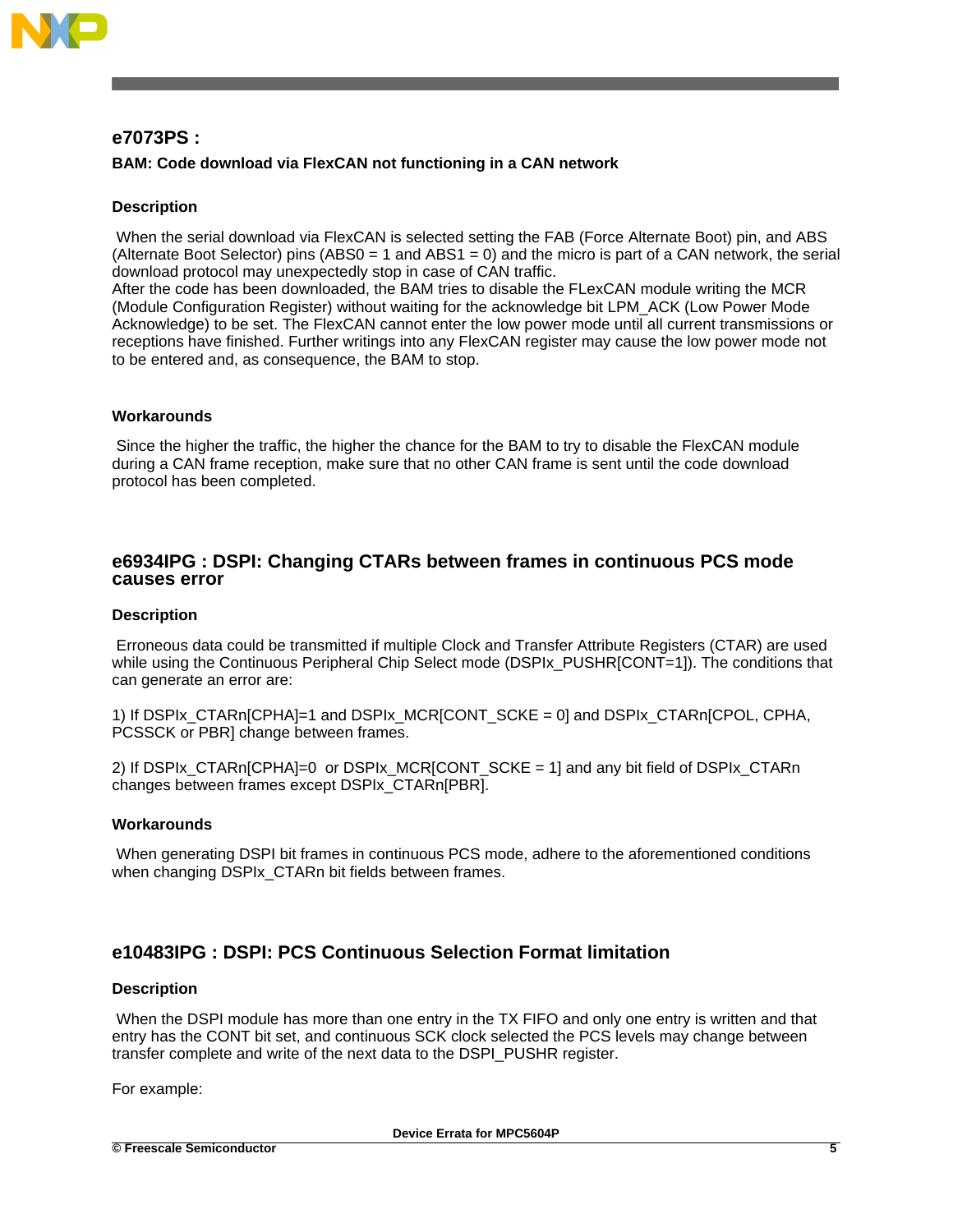

If the CONT bit is set with the first PUSHR write, the PCS de-asserts after the transfer because the configuration data for the next frame has already been fetched from the next (empty) fifo entry. This behavior continues till the buffer is filled once and all CONT bits are one.

### **Workarounds**

To ensure PCS stability during data transmission in Continuous Selection Format and Continuous SCK clock enabled make sure that the data with reset CONT bit is written to DSPI\_PUSHR register before previous data sub-frame (with CONT bit set) transfer is over.

# **e12733IPG : FlexRay: Message Buffer can not be disabled and not locked after CHI command FREEZE**

### **Description**

If a complete message was transmitted from a transmit message buffer or received into a message buffer and the controller host interface (CHI) command FREEZE is issued by the application before the end of the current slot, then this message buffer can not be disabled and locked until the module has entered the protocol state normal active.

Consequently, this message buffer can not be disabled and locked by the application in the protocol config state, which prevents the application from clearing the commit bit CMT and the module from clearing the status bits. The configuration bits in the Message Buffer Configuration, Control, Status Registers (MBCCSRn) and the message buffer configuration registers MBCCFRn, MBFIDRn, and MBIDXRn are not affected.

At most one message buffer per channel is affected.

### **Workarounds**

There are two types of workaround.

1) The application should not send the CHI command FREEZE and use the CHI command HALT instead.

2) Before sending the CHI command FREEZE the application should repeatedly try to disable all message buffers until all message buffers are disabled. This maximum duration of this task is three static or three dynamic slots.

# **e27514IPG : FlexRay: Incomplete Transmission of Message Frame in Key Slot**

### **Description**

The FlexRay module will transmit an incomplete message in the key slot under the following circumstances:

1.) The transmit message buffer n assigned to the key slot is located in the message buffer segment 2, i.e. FR\_MBSSUTRIMB\_LAST\_SEG1] < n, and

2.) the data size of the message buffer segment 1 is smaller than the static payload length, i.e. FR\_MBDSR[MBSEG1DS] < PCR19[payload\_length\_static].

**Device Errata for MPC5604P**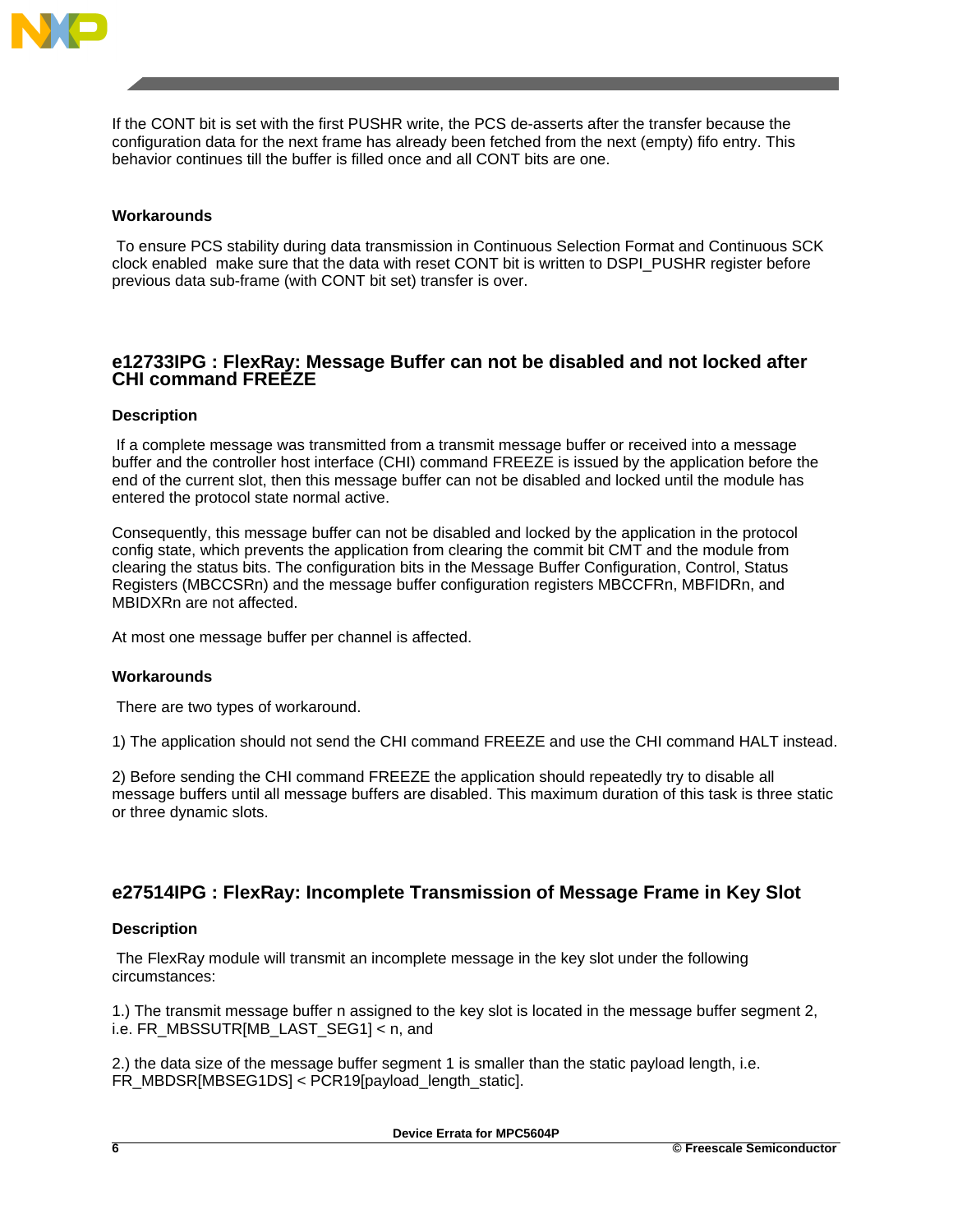

In this case, the FlexRay module will transmit only FR\_MBDSR[MBSEG1DS] payload words from message buffer n. The remaining words are padded with 0's.

### **Workarounds**

The transmit message buffer assigned to key slot must be located in message buffer segment 1.

# **e14593IPG : FlexCAN: Global Masks misalignment**

### **Description**

Convention: MSB=0.

During CAN messages reception by FlexCAN, the RXGMASK (Rx Global Mask) is used as acceptance mask for most of the Rx Message Buffers (MB). When the FIFO Enable bit in the FlexCAN Module Configuration Register (CANx\_MCR[FEN], bit 2) is set, the RXGMASK also applies to most of the elements of the ID filter table. However there is a misalignment between the position of the ID field in the Rx MB and in RXIDA, RXIDB and RXIDC fields of the ID Tables. In fact RXIDA filter in the ID Tables is shifted one bit to the left from Rx MBs ID position as shown below:

Rx MB ID = bits 3-31 of ID word corresponding to message ID bits 0-28 RXIDA = bits 2-30 of ID Table corresponding to message ID bits 0-28

Note that the mask bits one-to-one correspondence occurs with the filters bits, not with the incoming message ID bits.

This leads the RXGMASK to affect Rx MB and Rx FIFO filtering in different ways.

For example, if the user intends to mask out the bit 24 of the ID filter of Message Buffers then the RXGMASK will be configured as 0xffff ffef. As result, bit 24 of the ID field of the incoming message will be ignored during filtering process for Message Buffers. This very same configuration of RXGMASK would lead bit 24 of RXIDA to be "don`t care" and thus bit 25 of the ID field of the incoming message would be ignored during filtering process for Rx FIFO.

Similarly, both RXIDB and RXIDC filters have multiple misalignments with regards to position of ID field in Rx MBs, which can lead to erroneous masking during filtering process for either Rx FIFO or MBs.

RX14MASK (Rx 14 Mask) and RX15MASK (Rx 15 Mask) have the same structure as the RXGMASK. This includes the misalignment problem between the position of the ID field in the Rx MBs and in RXIDA, RXIDB and RXIDC fields of the ID Tables.

### **Workarounds**

Therefore it is recommended that one of the following actions be taken to avoid problems:

\*) Do not enable the RxFIFO. If CANx\_MCR[FEN]=0 then the Rx FIFO is disabled and thus the masks RXGMASK, RX14MASK and RX15MASK do not affect it.

\*) Enable Rx Individual Mask Registers. If the Backwards Compatibility Configuration bit in the FlexCAN Module Configuration Register (CANx\_MCR[BCC], bit 15) is set then the Rx Individual Mask Registers (RXIMR0-63) are enabled and thus the masks RXGMASK, RX14MASK and RX15MASK are not used.

\*) Do not use masks RXGMASK, RX14MASK and RX15MASK (i.e. let them in reset value which is 0xffff\_ffff) when CANx\_MCR[FEN]=1 and CANx\_MCR[BCC]=0. In this case, filtering processes for both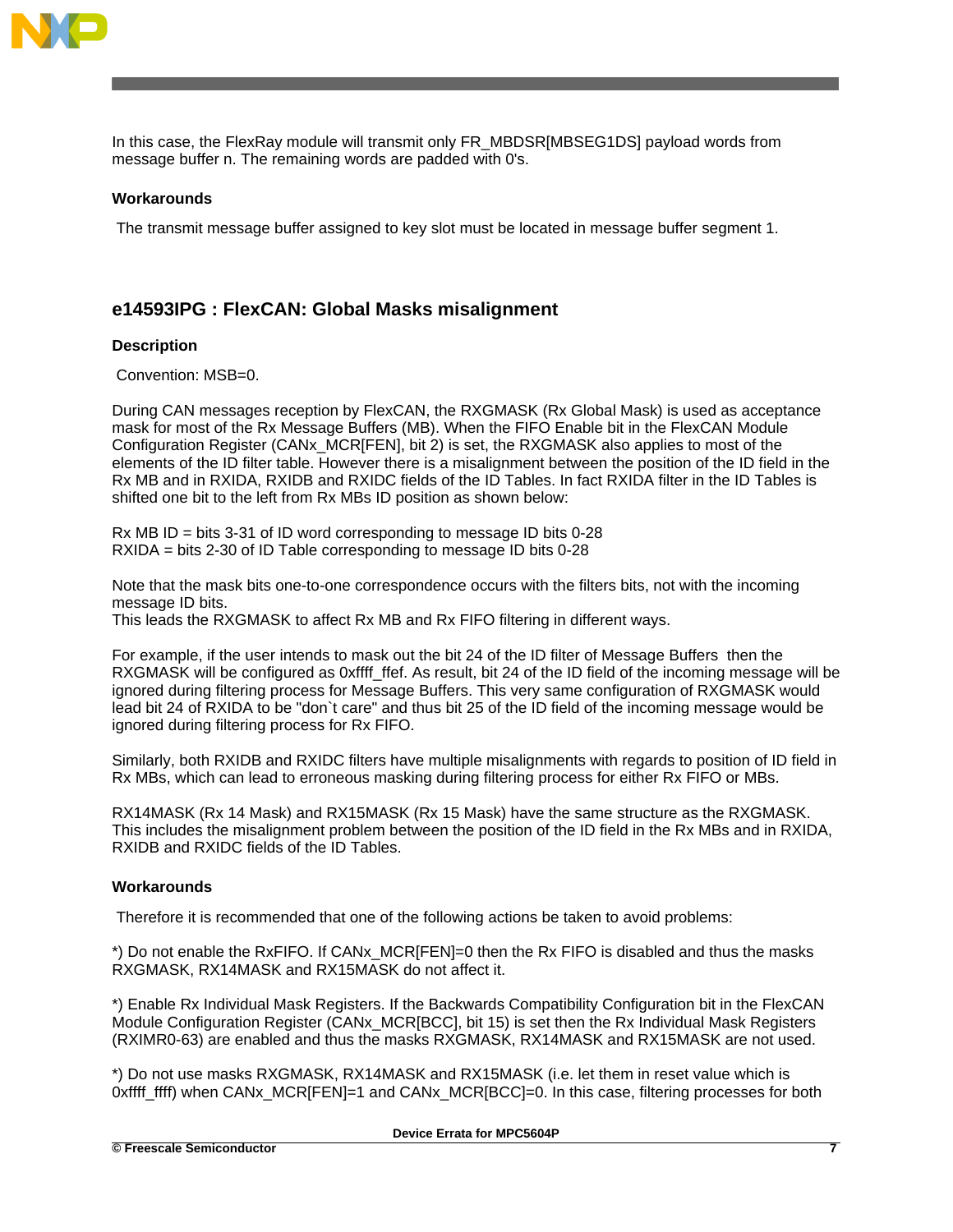

Rx MBs and Rx FIFO are not affected by those masks.

\*) Do not configure any MB as Rx (i.e. let all MBs as either Tx or inactive) when CANx\_MCR[FEN]=1 and CANx\_MCR[BCC]=0. In this case, the masks RXGMASK, RX14MASK and RX15MASK can be used to affect ID Tables without affecting filtering process for Rx MBs.

# **e498PS :**

### **MC\_RGM: Reset source flag not set correctly after previous clear**

### **Description**

Bits in the RGM\_FES and RGM\_DES registers may not show the correct status if a reset event occurs after its corresponding flag has previously been cleared. This error occurs only if no other MC\_RGM register access has taken place after clearing the status flag and before the reset event.

### **Workarounds**

Perform a MC\_RGM register access (e.g. a 'dummy' read) directly after each write access of the RGM\_FES and RGM\_DES registers.

### **e2835PS :**

### **MC\_RGM: Clearing a flag at RGM\_DES or RGM\_FES register may be prevented by a reset**

#### **Description**

Clearing a flag at RGM\_DES and RGM\_FES registers requires two clock cycles because of a synchronization mechanism. As a consequence if a reset occurs while clearing is on-going the reset may interrupt the clearing mechanism leaving the flag set.

Note that this failed clearing has no impact on further flag clearing requests.

#### **Workarounds**

No workaround for all reset sources except SW reset.

Note that in case the application requests a SW reset immediately after clearing a flag in RGM\_xES the same issue may occur. To avoid this effect the application must ensure that flag clearing has completed by reading the RGM\_xES register before the SW reset is requested.

### **e3492PS :**

#### **MC\_RGM: Long Reset Sequence Occurs on 'Short Functional' Reset Event**

### **Description**

If a 'functional' reset source is configured to initiate a short reset sequence via setting of the appropriate RGM\_FESS bit and also configured to assert the external reset pad via setting of the appropriate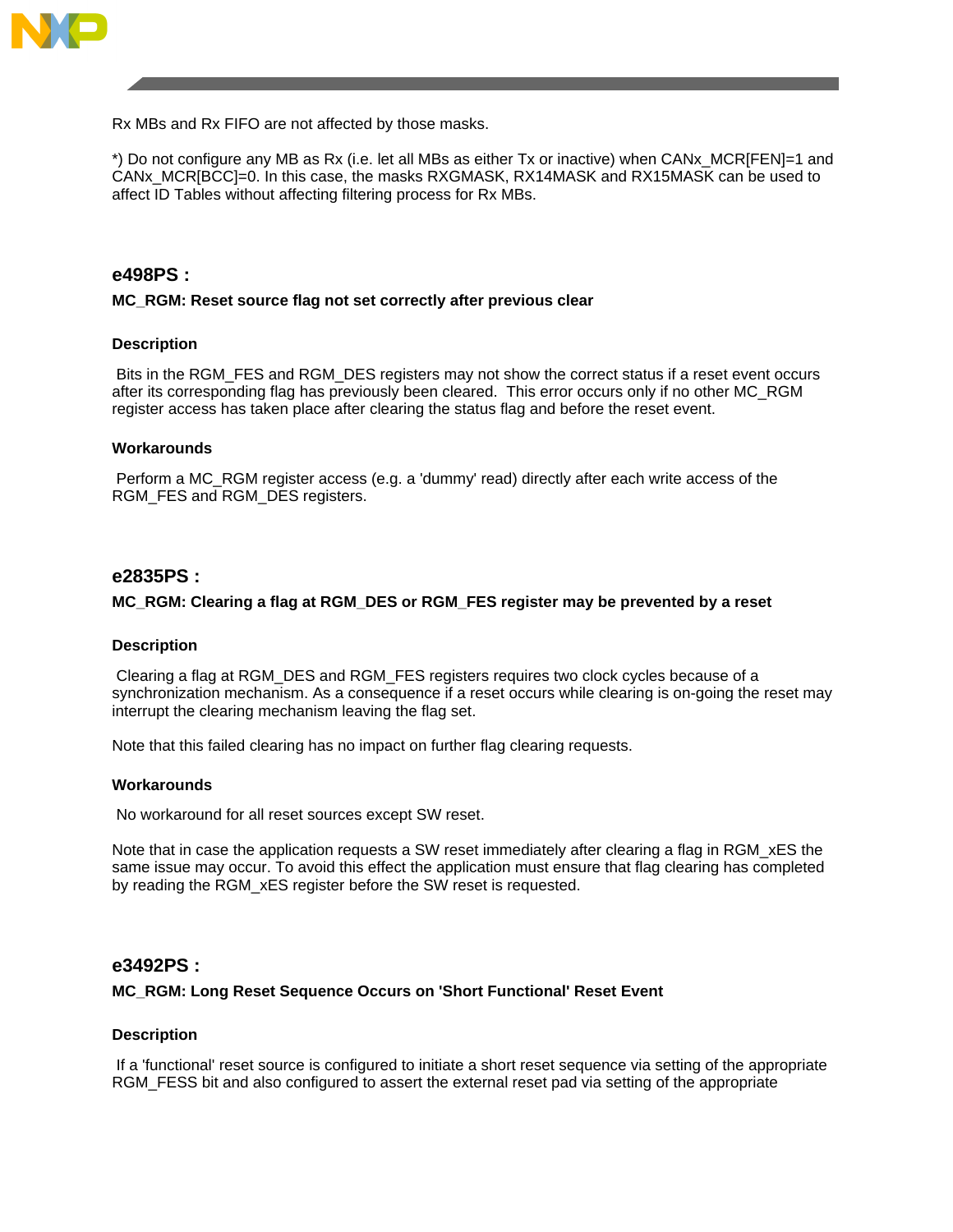

RGM\_FBRE bit, its assertion will not initiate a short reset starting with PHASE3 but rather a long reset sequence starting with PHASE1.

#### **Workarounds**

Do not configure 'functional' resets that are configured to initiate a short reset sequence to also assert the external reset pad. In other words, if RGM\_FESS[i] is '1', RGM\_FBRE[i] should be '0'.

# **e4107PS :**

**MC\_CGM and MC\_PCU: A data storage exception is not generated on an access to MC\_CGM or MC\_PCU when the respective peripheral is disabled at MC\_ME.**

#### **Description**

If a peripheral with registers mapped to MC\_CGM or MC\_PCU address spaces is disabled via the MC ME any read or write accesses to this peripheral will be ignored without producing a data storage exception.

#### **Workarounds**

For any mode other than a low-power mode do not disable any peripheral that is mapped to MC\_CGM or MC\_PCU.

### **e4163PS :**

#### **MC\_ME: ME\_PSx registers may show '1' in a reserved bit field**

#### **Description**

Some bits in the ME\_PSx registers that are defined to always return the value '0' may instead return the value '1'.

#### **Workarounds**

It is recommended as a general rule that the User should always ignore the read value of reserved bit fields.

### **e5095PS :**

#### **MC\_RGM: External Reset not asserted if Short Reset enabled**

#### **Description**

For the case when the External Reset is enabled for a specific reset source at RGM\_FBRE and a short reset is requested for the same reset source at RGM\_FESS the External Reset is not asserted.

#### **Workarounds**

None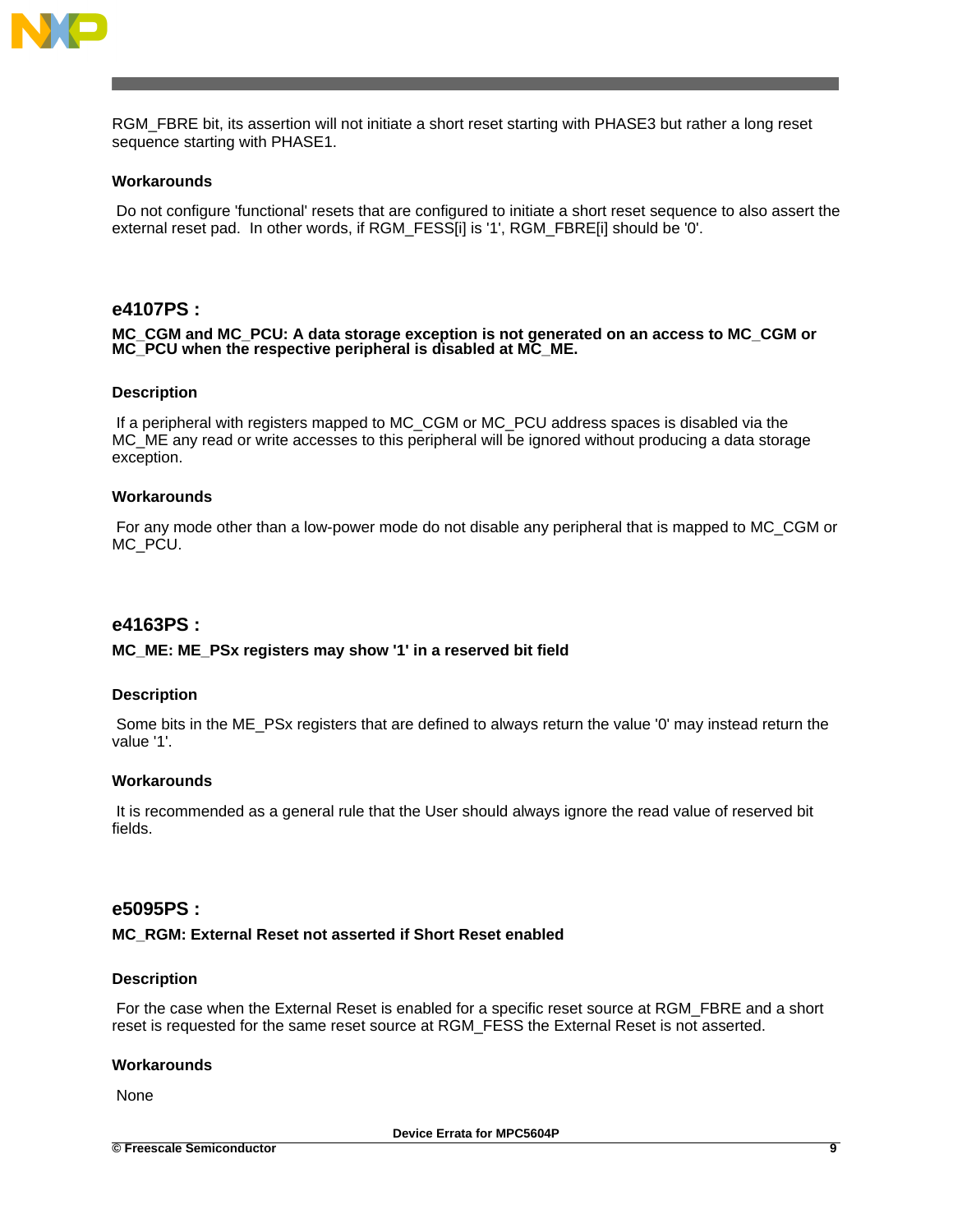

# **e5301PS :**

### **MC\_RGM: SAFE mode exit may be possible even though condition causing the SAFE mode request has not been cleared**

### **Description**

A SAFE mode exit should not be possible as long as any condition that caused a SAFE mode entry is still active. However, if the corresponding status flag in the RGM\_FES register has been cleared, the SAFE mode exit may incorrectly occur even though the actual condition is still active.

### **Workarounds**

Software must clear the SAFE mode request condition at the source before clearing the corresponding RGM\_FES flag. This will ensure that the condition is no longer active when the RGM\_FES flag is cleared and thus the SAFE mode exit can occur under the correct conditions.

# **e6041PS :**

### **MC\_ME: Peripherals in unknown state after SAFE mode exit**

### **Description**

Peripherals that reside in auxiliary clock domains may be in an unknown state after exiting the SAFE mode to enter the DRUN mode.

### **Workarounds**

Execute a software reset while in the SAFE mode if one or more peripherals present in auxiliary clock domains is required for further operation.

### **e9367PS :**

#### **eTimer: Configuring an eTimer counter channel in GATED-COUNT mode or in SIGNED-COUNT mode may cause a possible incorrect counting of 1 tick.**

### **Description**

This bug affects eTimer in the following counting modes:

- GATED-COUNT mode, the CNTMODE field is '011' (count rising edges of primary source while secondary input is high);

-SIGNED-COUNT mode, the CNTMODE field is '101' (count primary source rising edges, secondary source specifies direction (up/down)).

Delays in the edge detection circuitry lead to a bug where the rising edge on the primary source is compared to the secondary source value one clock later in time. This means that if there is a rising edge on the primary source followed immediately by the secondary source going high, the eTimer logic could see this as a rising primary edge while the secondary is high even though the secondary input was low at the time of the rising primary edge.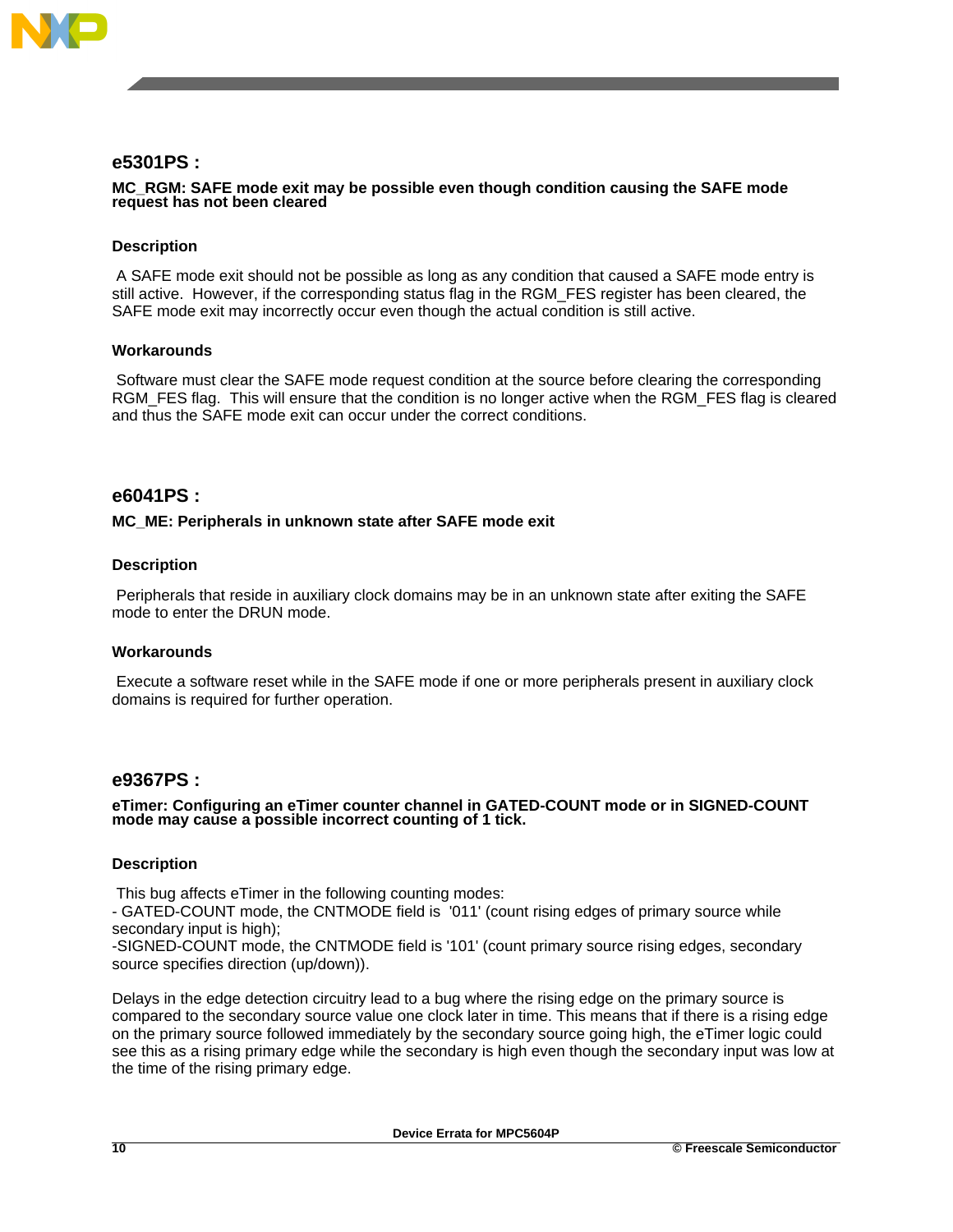

This bug can occur when the transition on the secondary edge occurs within 1 IPBus clock cycle of the transition on the primary input.

The counter will also increment if the primary source is already high when the secondary source goes high.

### **Workarounds**

The source selected as the secondary input to the eTimer channel needs to have an additional clock cycle of delay added to it. This can be done by using the input filters. For the primary source set FILT\_PER==1 and FILT\_CNT==0. For the secondary source set FILT\_PER==1 and FILT\_CNT==1. This will introduce a 5 clock cycle latency on the primary source and a 6 cycle latency on the secondary source which will properly align the two signals for count modes '011' and '101'.

Ensure that the primary source is low before the secondary source goes high to avoid a false count caused by the second form of this bug.

### **e9414PS :**

#### **Possible false DMA requests from eTimer.**

#### **Description**

The sources of the eTimer's DMA requests are controlled by the DREQ[x] registers. If any of these registers have the same value, then multiple DMA requests can be generated in response to a single flag/condition.

### **Workarounds**

Ensure that each of the DREQ[x] registers have a unique value prior to enabling DMA requests.

# **e7810IPG : NPC: Automatic clock gating does not work for MCKO\_DIV = 8**

#### **Description**

If the Nexus clock divider (NPC\_PCR[MCKO\_DIV]) in the Nexus Port Controller Port Configuration Register is set to 8 and the Nexus clock gating control (NPC\_PCR[MCKO\_GT]) is enabled, the nexus clock (MCKO) will be disabled prior to the completion of transmission of the Nexus message data.

### **Workarounds**

Do not enable the automatic clock gating mode when the Nexus clock divider is set to 8. If Nexus clock gating is required, use a divide value of 1, 2 or 4 (set NPC\_PCR[MCKO\_GT]=0b1 and NPC\_PCR[MCKO\_DIV]=0b000, 0b001, or 0b011). However, MCKO must be kept below the maximum Nexus clock rate as defined in the device data sheet. If divide by 8 clock divider is required, then do not enable clock gating (set NPC\_PCR[MCKO\_GT]=0b0 and NPC\_PCR[MCKO\_DIV]=0b111).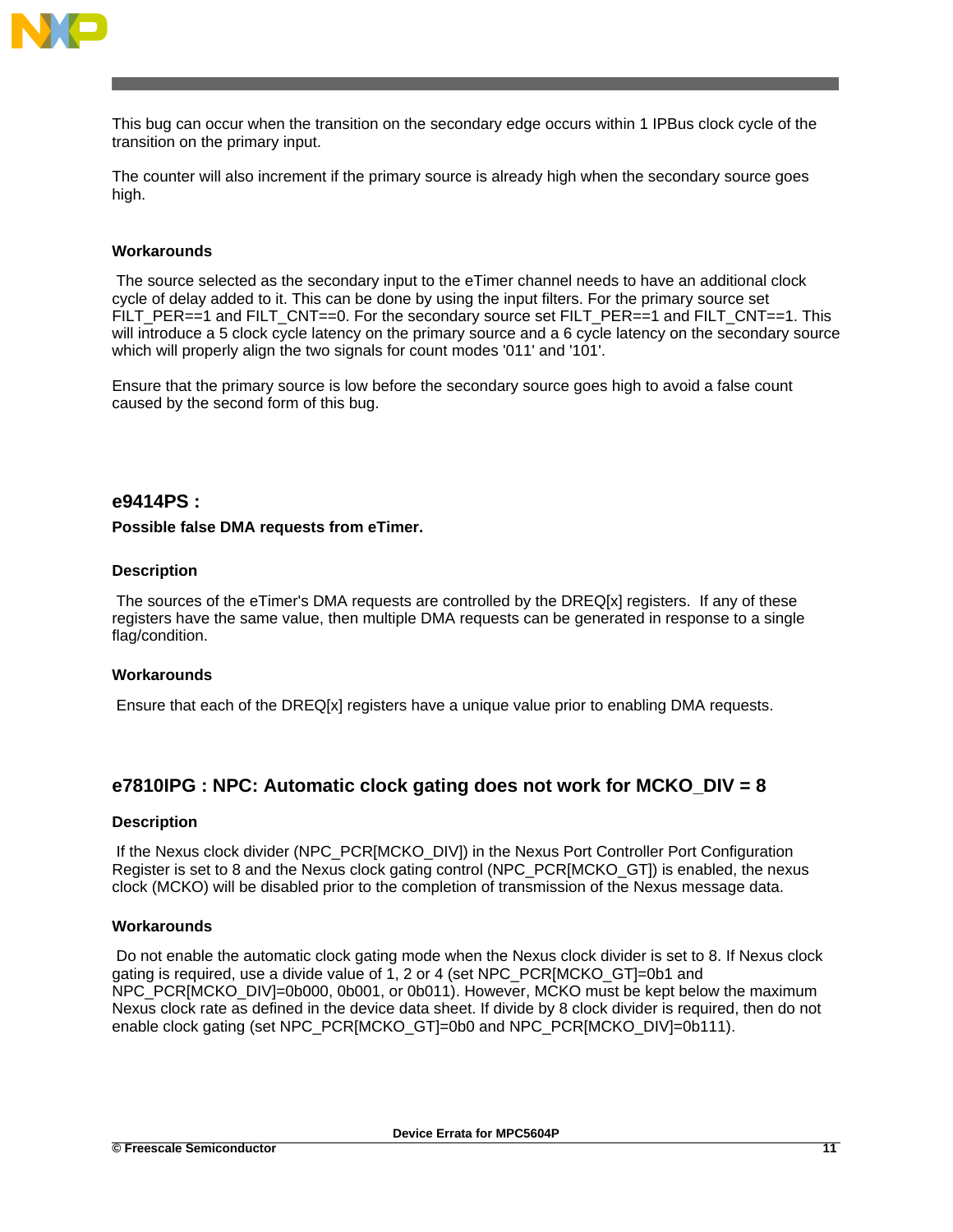

# **e2983PS :**

# **Nexus 2+: Trace Signals Delayed With Respect to MCKO**

### **Description**

The Nexus trace outputs MSEOx and MDOx are delayed by one system clock period with respect to the falling edge of the MCKO output. For MCKO Division Factor equals to 0 (SYSCLK/1) this results in a phase shift of 360o, effectively delaying the data for 1 MCKO clock cycle. At SYSCLK/2 this results in a phase shift of 180o, and thus data transitions are falling into the rising edge of MCKO, violating setup and hold timings of the Nexus protocol. For ratios of SYSCLK/4 and above there is typically no impact as setup times should normally still be long enough with respect to the rising edge of MCKO.

### **Workarounds**

The phase shift should be taken into account by the trace tool, e.g. by inverting MCKO for 1:2 mode.

# **e9376PS :**

**FlexPWM: Configuring the count value to set PWMA/PWMB first low and then high in the same cycle the output signals are low.**

### **Description**

The VAL2 and VAL4 registers define the turn-on edge and the VAL3 and VAL5 registers define the turn off edge of the PWMA/PWMB signals respectively. VAL3 cannot be less than VAL2 and VAL5 cannot be less than VAL4. Doing so will cause the PWM signal to turn off at the correct time (VAL3 or VAL5), but it will not turn on at the time defined by VAL2 or VAL4.

This can be an issue during the generation of phase delayed pulses where the PWM signal goes high late in PWM cycle N and remains high across the cycle boundary before going low early in cycle N+1 and goes high again in PWM cycle N+1. This errata will allow that to happen.

VAL3 register must be "greater than or equal to" VAL2 register and VAL5 must be "greater than or equal to" VAL4.

#### **Workarounds**

None

# **e6276IPG : JTAGC: EVTI and RDY require TCK to toggle**

#### **Description**

The Nexus/JTAG Read/Write Access Control/Status Register (RWCS) write (to begin a read access) or the write to the Read/Write Access Data Register (RWD)(to begin a write access) does not actually begin its action until 1 JTAG clock (TCK) after leaving the JTAG Update-DR state. This prevents the access from being performed and therefore will not signal its completion via the READY (RDY) output unless the JTAG controller receives an additional TCK. In addition, EVTI is not latched into the device unless there are clock transitions on TCK.

#### **Workarounds**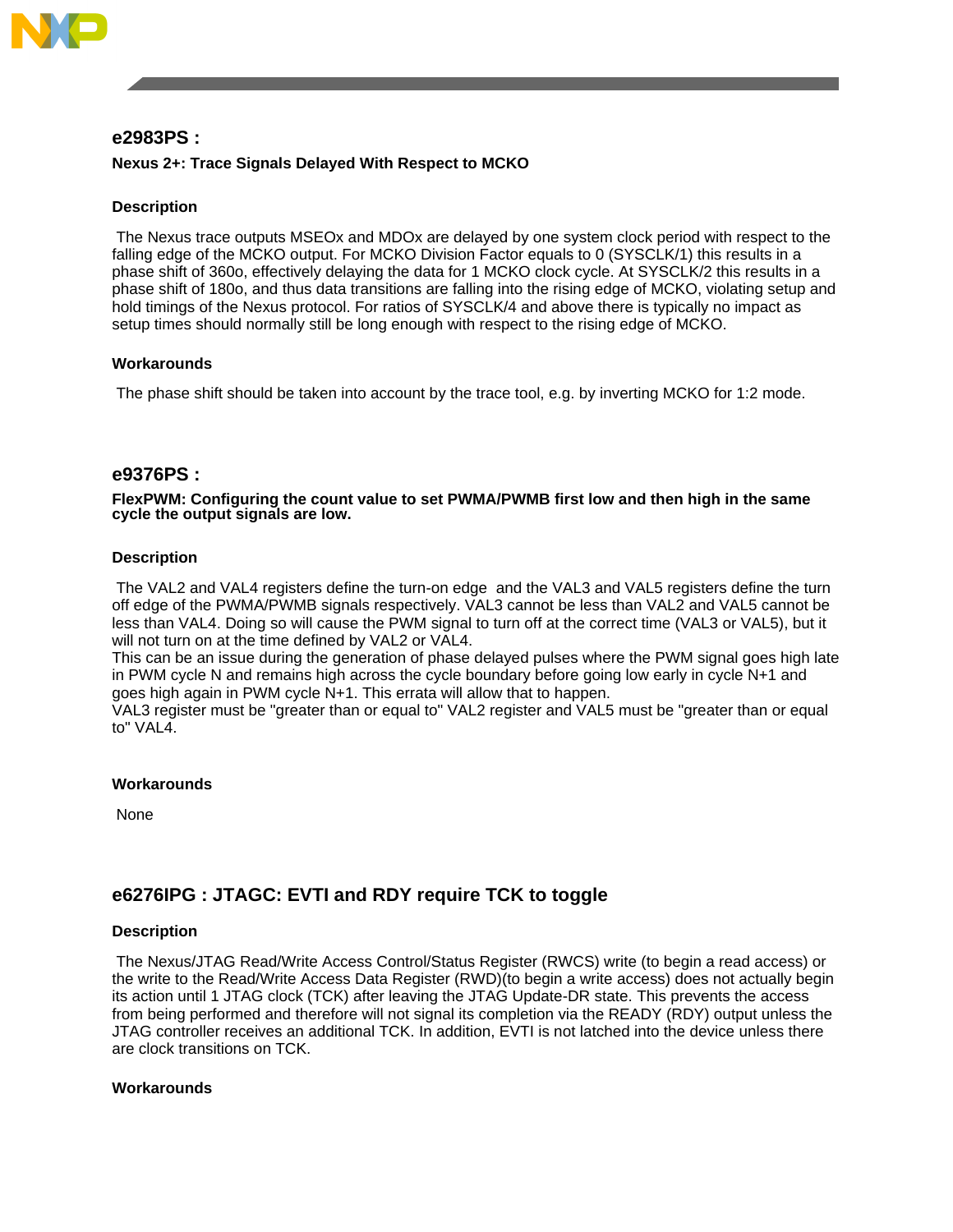

The tool/debugger must provide at least one TCK clock for the EVTI signal to be recognized by the MCU. When using the RDY signal to indicate the end of a Nexus read/write access, ensure that TCK continues to run for at least 1 TCK after leaving the Update-DR state. This can be just a TCK with TMS low while in the Run-Test/Idle state or by continuing with the next Nexus/JTAG command. Expect the affect of EVTI and RDY to be delayed by edges of TCK. Note: RDY is not available in all packages of all devices.

# **e6309PS :**

### **Debugging functionality could be lost when unsecuring a secured device.**

# **Description**

Providing the backdoor password via JTAG or via serial boot would unsecure the device, but on some devices may leave the Nexus interface and potentially the CPUs in an undetermined state.

Normal operation without a debugger is unaffected, debugging unsecured devices is also unaffected.

### **Workarounds**

- A second connection attempt may be successful.
- Boot in serial mode (using the Flash password), then execute code which unsecures the device. (The JTAG interface needs to be inactive while the unsecure happens.)
- Implement a separate backdoor in application software. Once the software detects the custom backdoor sequence it can unlock the device via Flash write.
- Leave device unsecured for debugging.

# **e1844PS :**

### **ADC: Minimum sampling time for ADC at 32MHz**

### **Description**

When ADC is running at 32MHz the minimum sampling time of 135ns specified is not met.

### **Workarounds**

At 32MHZ the minimum sampling time must be at least 180ns.

# **e3396PS :**

### **ADC ABORT bit (single conversion)**

**Description**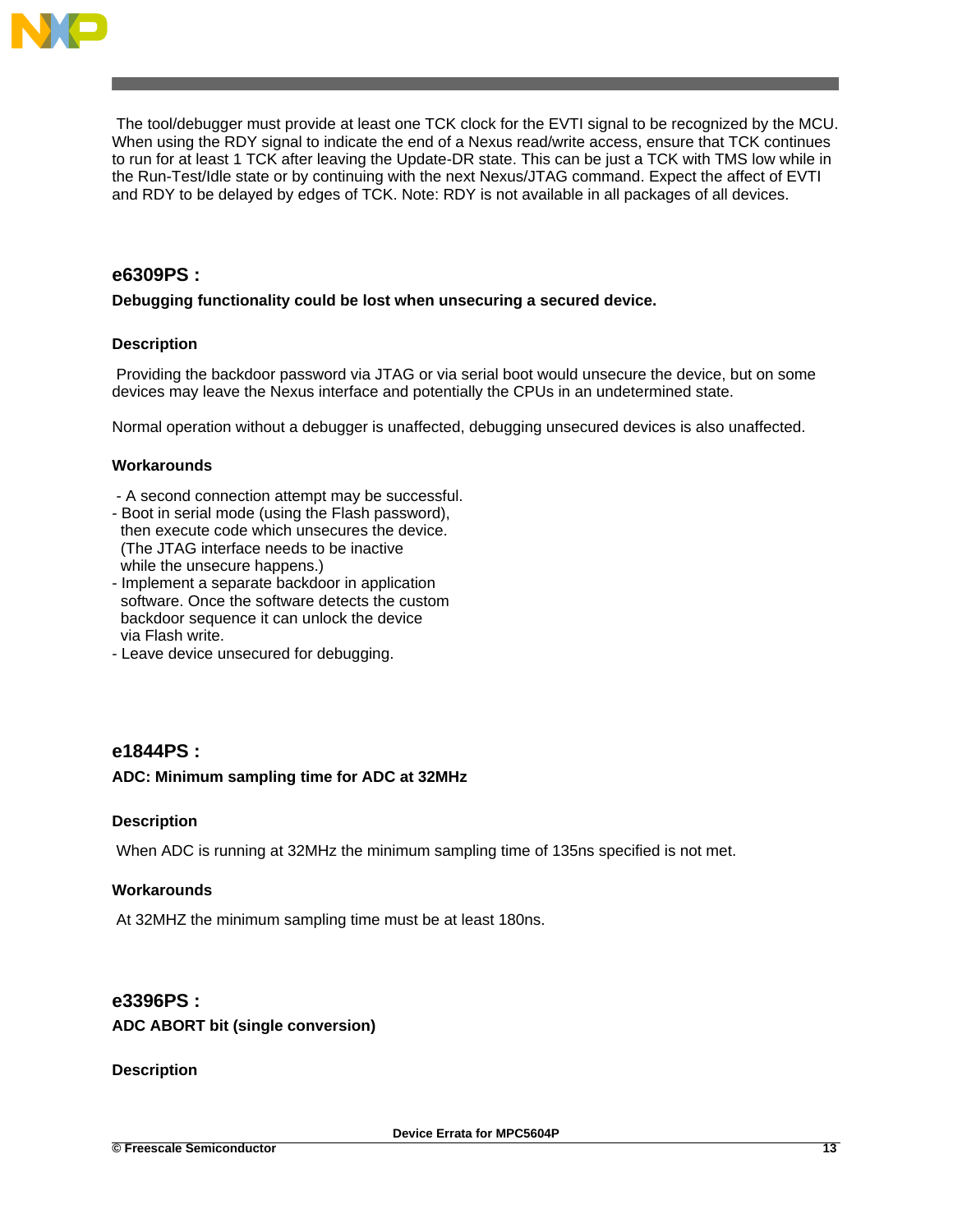

If the User starts one single ADC conversion and, after, starts a chain of conversions, when the User tries to abort one of the chained conversions, the abort command aborts the chain instead of a single conversion of the chain.

### **Workarounds**

- A minimum of two conversions must be programmed.
- A dummy conversion must be started before or after a single conversion.

# **e3397PS :**

# **ADC: Last conversion in chain not aborted**

### **Description**

If the user aborts the last ADC conversion of a chain the conversion appears to be aborted but the relevant data register is updated with the conversion data.

#### **Workarounds**

None

# **e3398PS :**

### **ADC ABORT CHAIN bit**

### **Description**

If user aborts a chain of ADC conversions, the current conversion appears as aborted but the relative data register is however updated.

### **Workarounds**

None

# **e3999PS :**

#### **ADC: Injected conversion not executed during scan mode.**

#### **Description**

When ADC is converting a chain in scan mode -configured using NSTART bit in non-CTU mode operation; and a injected conversion arrives -triggered by software with JSTART bit or by hardware from eTimer\_1 channel 5 (internal connection); the ADC gets stuck in the sampling phase (the triggered conversion is not executed and the chain is not restarted).

#### **Workarounds**

None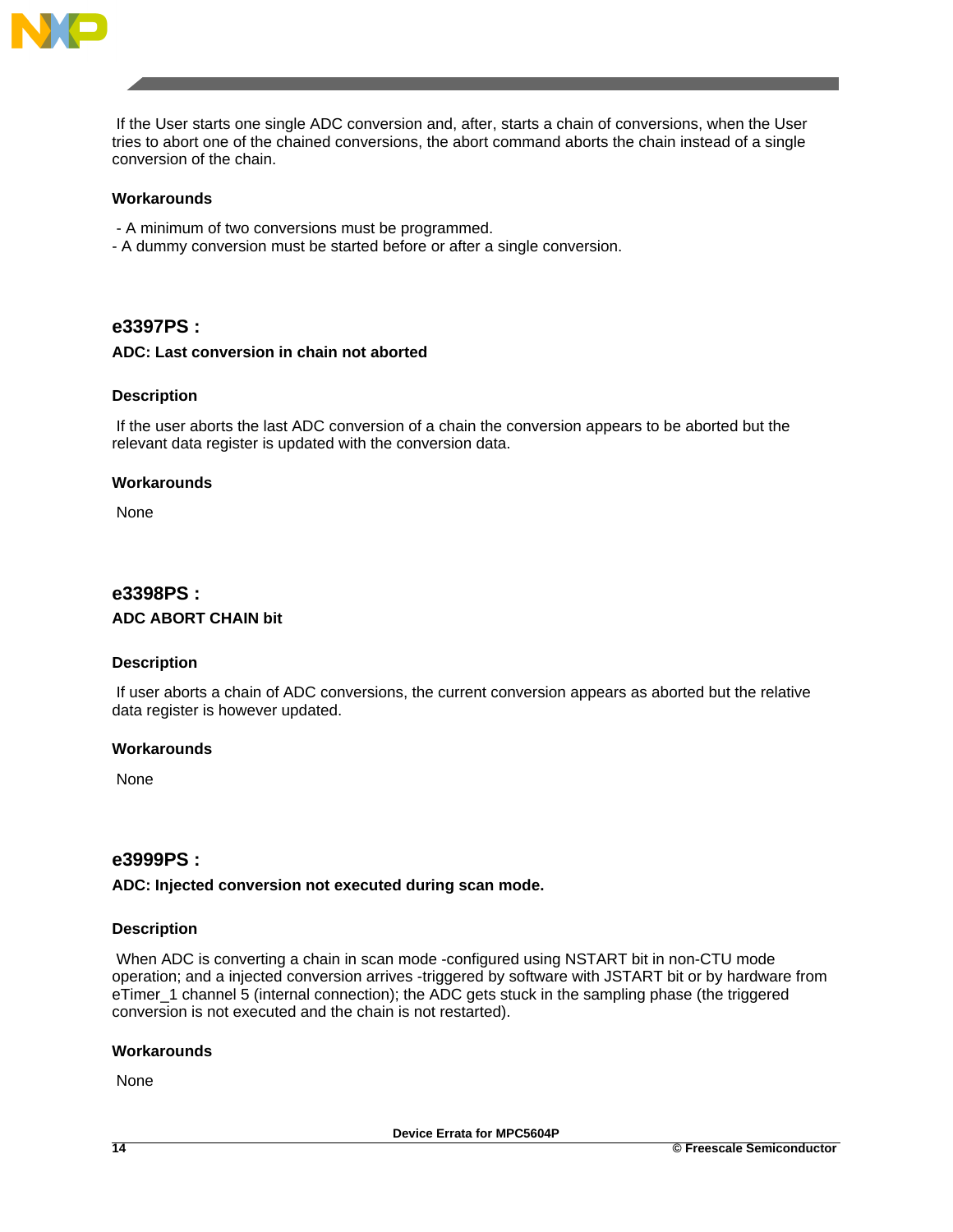

# **e4455PS :**

### **ADC: conversion chain failing after ABORT chain**

### **Description**

During a chain conversion while the ADC is in scan mode when ADC\_MCR[ABORTCHAIN] is asserted the current chain will be aborted as expected. However, in the next scan the first conversion of the chain is performed twice and the last conversion of the chain is not performed.

### **Workarounds**

When aborting a chain conversion enable ADC\_MCR[ABORTCHAIN] and disable ADC\_MCR[START].

ADC\_MCR[START] can be enabled when the abort is complete.

# **e5485PS :**

### **ADC: ADC\_DMAE[DCLR]should not be used**

### **Description**

When ADC\_DMAE[DCLR] is set the DMA request should be cleared only after the data registers are read. However for this case the DMA request is automatically cleared and will not be recognised by the eDMA.

### **Workarounds**

None

# **e9154PS :**

#### **ADC:Abort request during last sampling cycle corrupts the data register of next channel conversion**

#### **Description**

If the abort pulse is valid in the last cycle of the SAMPLE phase, the current channel is correctly aborted but the data register (CDR[0..15]) of the next channel conversion shows an invalid value.

#### **Workarounds**

None

# **e8761PS :**

**MC\_CGM: System clock may stop for case when target clock source stops during clock switching transition**

**Device Errata for MPC5604P**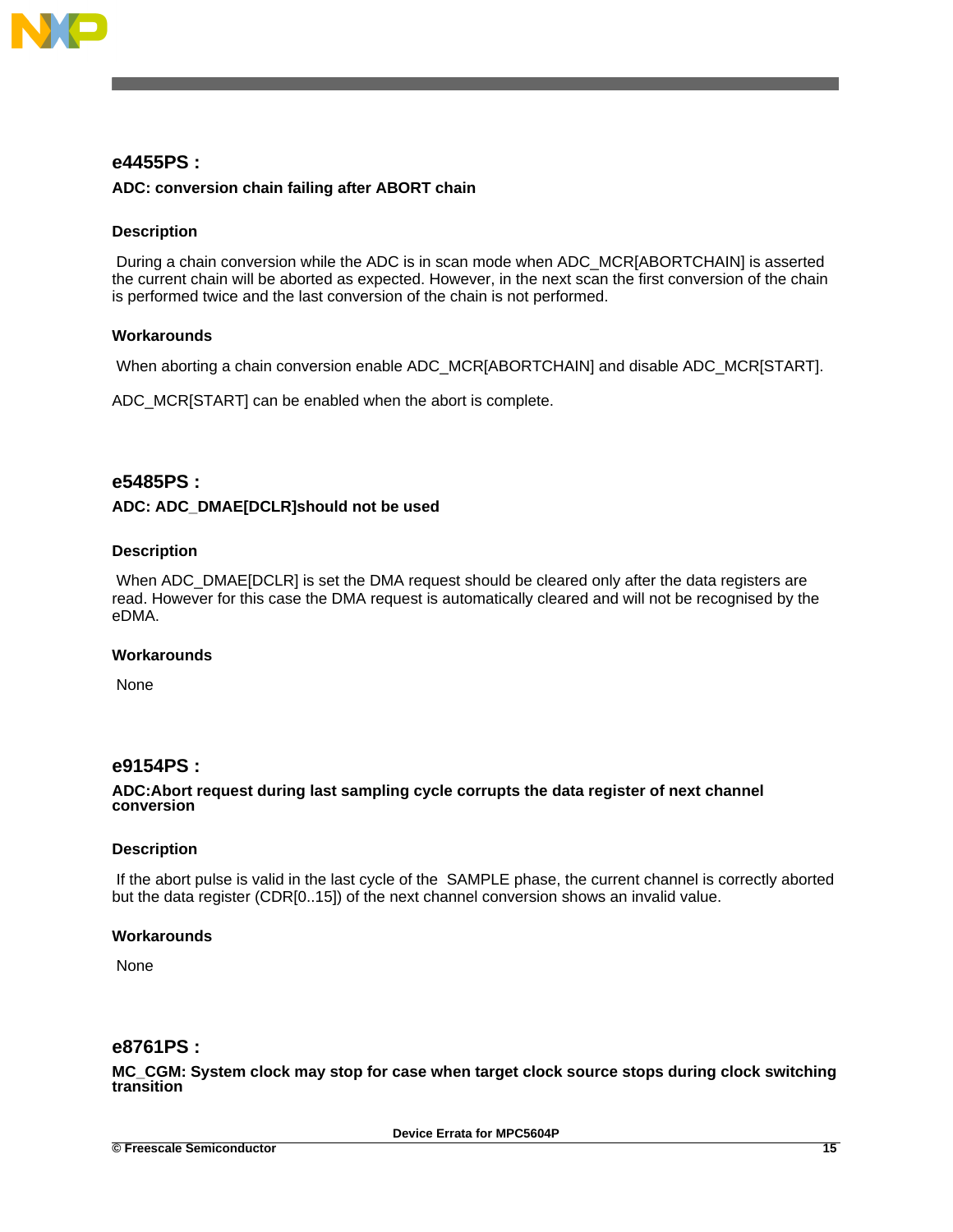

### **Description**

The clock switching is a two step process. The availability of the target clock is first verified. Then the system clock is switched to the new target clock source within two target clock cycles.

For the case when the FXOSC stops during the required two cycles, the switching process may not complete, causing the system clock to stop and prevent further clock switching. This may happen if one of the following cases occurs while the system clock source is switching to FXOSC:

- FXOSC oscillator failure

- SAFE mode request occurs, as this mode will immediately switch OFF the FXOSC (refer to ME\_SAFE\_MC register configuration)

### **Workarounds**

The device is able to recover through any reset event ('functional', 'destructive', internal or external), so typically either the SWT (internal watchdog) will generate a reset or, in case it is used in the application, the external watchdog will generate an external reset. In all cases the devices will restart properly after reset.

To reduce the probability that this issue occurs in the application, disable SAFE mode transitions when the device is executing a mode transition with the FXOSC as the system clock source in the target mode.

# **e3052PS :**

### **CMU XOSC Monitoring cannot be guaranteed when RCDIV>0 and FOSC is less than 1.5\*Frc/2^rcdiv**

### **Description**

A False OLRI (Oscillator frequency less than RC frequency) event may be generated when FOSC is less than 1.5\*(FRC / 2^RCDIV) and RCDIV>0, and not FRC/ 2^RCDIV as described in the Reference Manual).

Correct crystal clock monitoring is guaranteed when FOSC is strictly above 1.5\*(FRC /2^RCDIV).

### **Workarounds**

There are 2 workarounds available :

1. Keep  $RCDIV = 0$ 

2. When RCDIV > 0, ensure FOSC is greater than FRC/2^(RCDIV -1) to avoid false OLRI (CMU external oscillator failure) event.

# **e5007PS :**

**FLASH: Programming a value over another value may not indicate an error if no bits are being programmed (1-->0)**

### **Description**

The Flash Programming/Erase Good Status Flag (PEG) in the Flash Module Configuration Register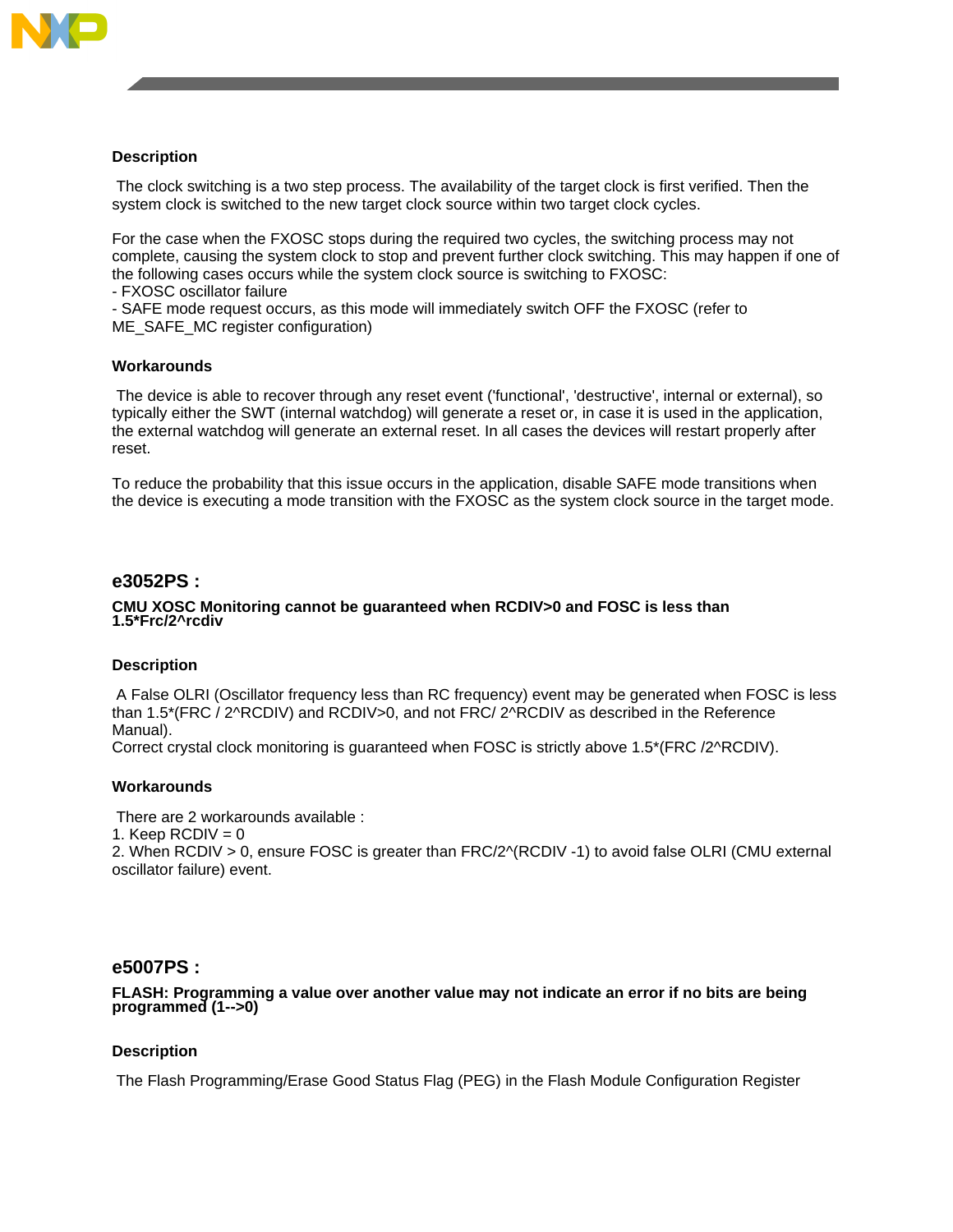

(Flash\_MCR) may not indicate a failure to program if an attempt is made to program bits high (0b1) that are currently programmed low (0b0) if no bits in the 64-bit word or the 8 bit Error Correction Code (ECC) are being programmed low (to a 0b0).

For example, PEG will not indicate a failure (FLASH\_MCR[PEG]=1) if an attempt is made to program the value 0x5555 FFFF over a flash location that already was programmed to 0x5555 5555. The flash contents will not be changed (stays 0x5555\_5555) even though it should fail since there were no bits actually selected to be programmed (cleared).

However, PEG will correctly indicate a failure (FLASH\_MCR[PEG]=0) if an attempt is made to program the value of 0x5555\_00FF over a flash location that was already programmed to 0x5555\_5555. The resulting flash contents will be 0x5555\_0055.

NOTE: Reprogramming bits from a programmed state (0b0) to an erased state (0b1) is not supported on flash memory technology. A bit can only be set (0b1) by erasing the full flash block.

### **Workarounds**

Do not expect an error to be flagged if there are no bits being cleared (0b0) in the word being programmed when programming a new value into a location in the flash that has already been programmed with a previous (not still erased) value.

# **e5008PS :**

### **FLASH: Array Integrity Check does not check the first two double words**

### **Description**

The Array Integrity Check operation, started by setting the bit Array Integrity Enable (AIE) in the FLASH User Test 0 register (FLASH\_UT0) on the selected and unlocked blocks, checks the content of all the blocks selected except for the first two double words of each block (offsets 0x0 and 0x8). The first location checked of each block is at the offset 0x10.

#### **Workarounds**

The application should take care of checking the first two double words of each block selected for the Array Integrity Check operation.

### **e5034PS :**

### **FLASH: SLL and HBL not properly initialized**

#### **Description**

The Secondary Low/Mid Address Space Block Locking register (SLL) and the High Address Space Block Locking register (HBL) have a non-volatile image stored in Test Flash to allow a default state to be set by the user immediately following reset. These locations are write once only.

During boot, the register SLL and HBL are not loaded with the correct default value from the non-volatile location. This means that the default lock status of the Low, Mid, and High blocks are unknown.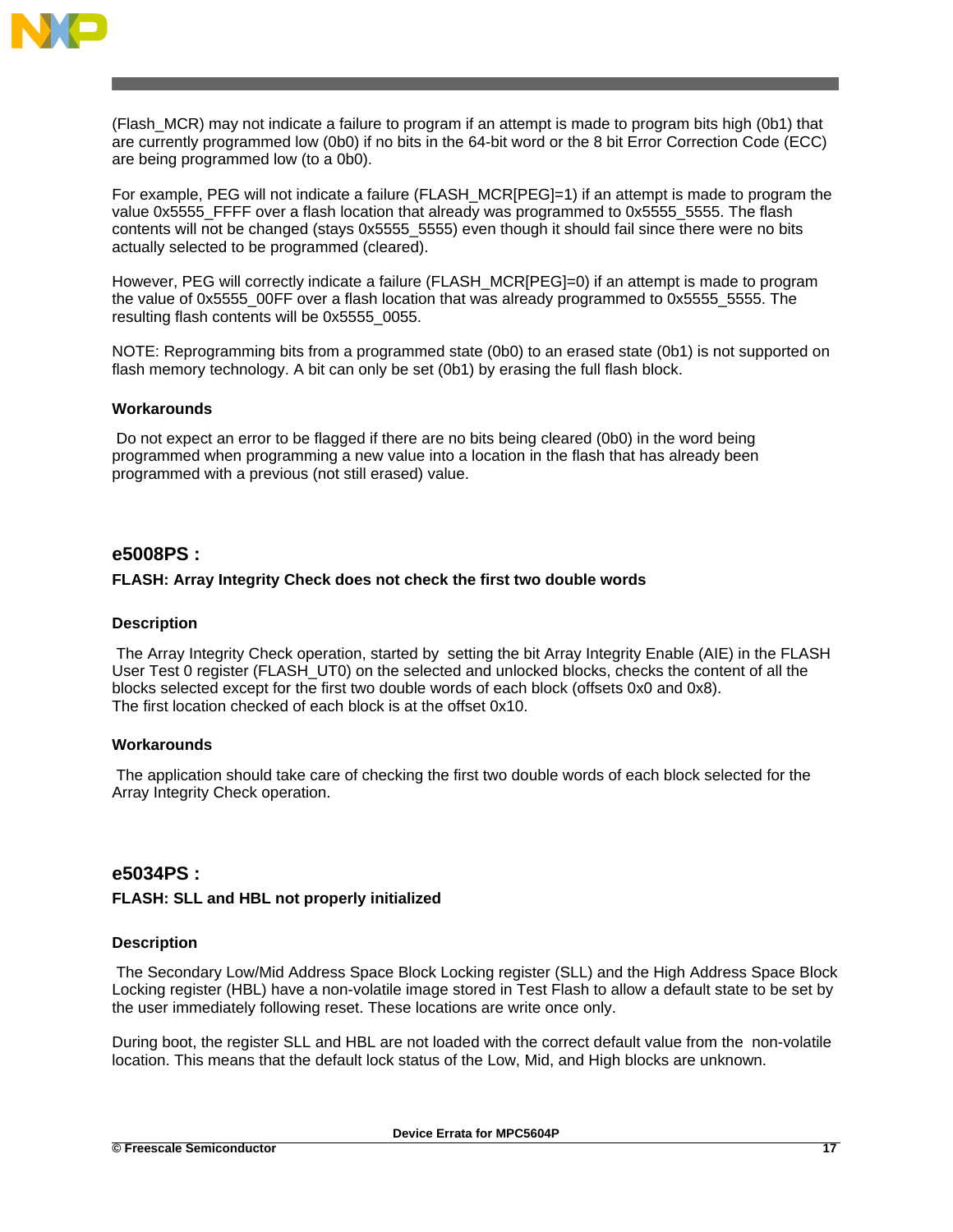

### **Workarounds**

The application should not rely on the default non-volatile value of SLL and HBL and must initialize both registers with the User defined values.

# **e5060PS :**

### **FLASH: Double ECC errors of default Non Volatile image of BIU2 (PFCR2/PFAPR) are not checked**

### **Description**

The default value of the Flash BIU2 (PFCR2 in the MPC563xM/SPC563M, also named PFAPR in MPC560xB/C/P/S or SPC560B/C/P/S) register is loaded from a non-volatile memory (NVM) area. However, when this value is loaded into the BIU2 register, the presence of Double Errors in the Error Correction Code (ECC) value is not checked.

If the NVM area contains a double bit error, incorrect data will be loaded. On the contrary single ECC errors are automatically corrected.

### **Workarounds**

Do not rely on the contents of the BIU2 (PFCR2/PFAPR) to automatically be loaded into the register correctly. Software should always load the User defined value manually into the register.

### **e5673PS :**

### **FLASH: Margin Mode is not supported**

### **Description**

The flash contains a support for determining the program and erase margin (to being near the actual decision point for reading the bit as a high or low). However, this feature will incorrectly indicate bits in the flash that have plenty of margin as marginal and will not indicate that marginal bits are, in fact, marginal.

#### **Workarounds**

Verification of the flash programming should rely on the Array Integrity feature and the built in Error Correction to determine the state of the flash.

# **e7587PS :**

**FLASH: Erase Suspend Latency is out of spec in Flash except Code Flash 0.**

### **Description**

The Erase Suspend Latency is out of spec on all available Flash memories except Code Flash 0. A maximum latency of 34us can occur instead of the specified 30us.

On the contrary the Erase Suspend Latency is correctly in spec in Code Flash 0.

**Device Errata for MPC5604P**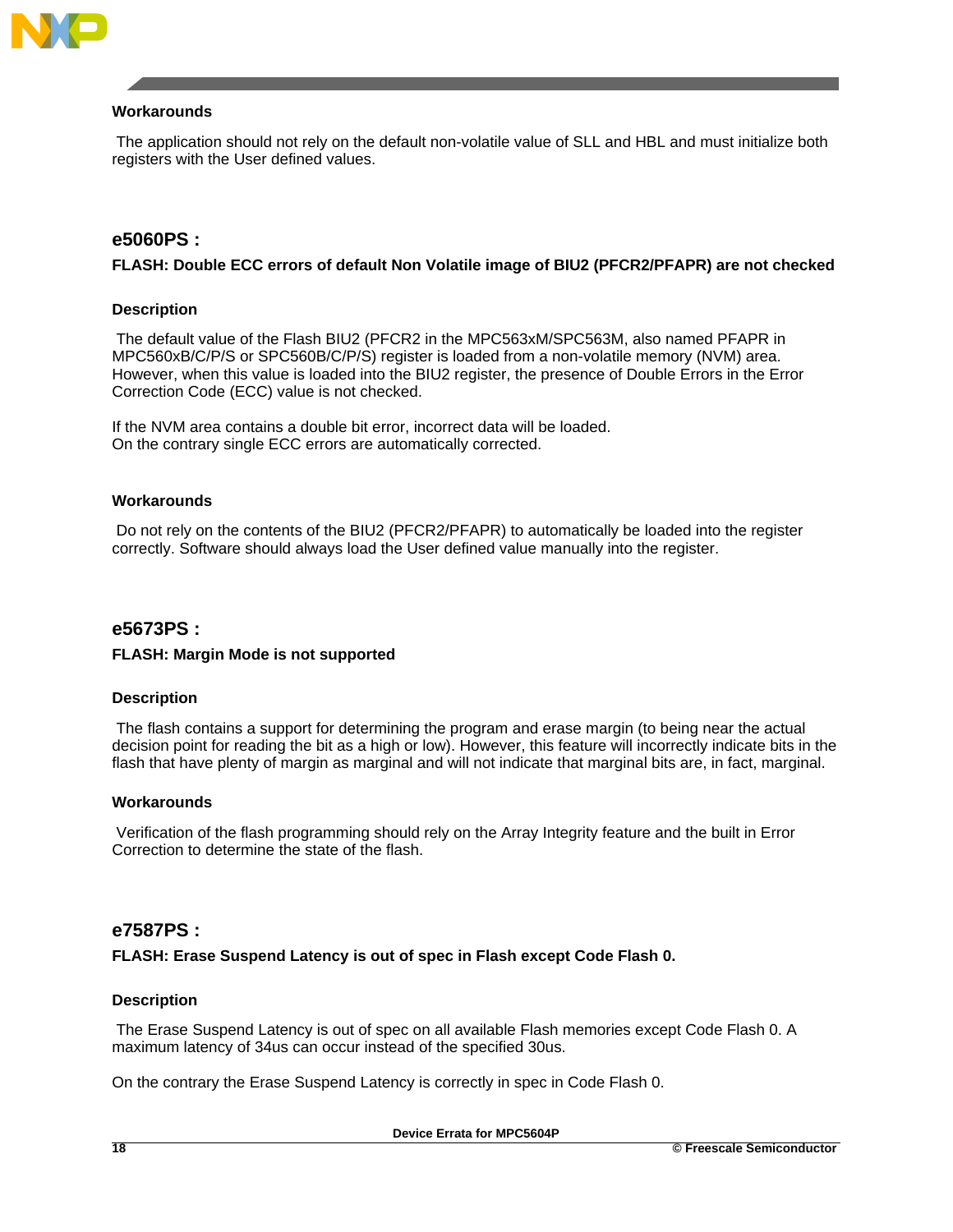

### **Workarounds**

The wait for the suspend acknowledgement must be done by polling the DONE bit of MCR and not through a wait for a fix delay.

# **e6384PS :**

### **Flash: Erroneous update of the ADR register in case of multiple ECC errors**

#### **Description**

An erroneous update of the Address register (ADR) occurs whenever there is a sequence of 3 or more events affecting the ADR (ECC single or double bit errors or RWW error) and both the following conditions apply:

- The priorities are ordered in such a way that only the first event should update ADR.

- The last event although it does not update ADR sets the Read While Write Event Error (RWE) or the ECC Data Correction (EDC) in the Module Configuration Register (MCR).

For this case the ADR is wrongly updated with the address related to one of the intervening events.

Example - If a sequence of two double-bit ECC errors is followed by a single-bit correction without clearing the ECC Event Error flag (EER) in the MCR, then the value found in ADR after the single-bit correction event is the one related to the second double-bit error (instead of the first one, as specified)

#### **Workarounds**

Always process Flash ECC errors as soon as they are detected.

Clear MCR[RWE] at the end of each flash operation (Program, Erase, Array Integrity Check, etc...).

# **e7067PS :**

### **FCU: Timeout feature doesn't work correctly.**

### **Description**

A fault occurs, timeout for this fault is enabled and the fault is not recovered automatically before the timeout :- In this case device will go to ALARM state and waits for timeout, after timeout has elapsed it enters to FAULT state. However, if another fault occurs with timeout enabled the FCU will go directly to FAULT state without waiting for timeout to be elapsed.

If it is desired that FCU will go again to ALARM state for the second fault, a Watchdog reset needs to be asserted after first fault is detected.

#### **Workarounds**

None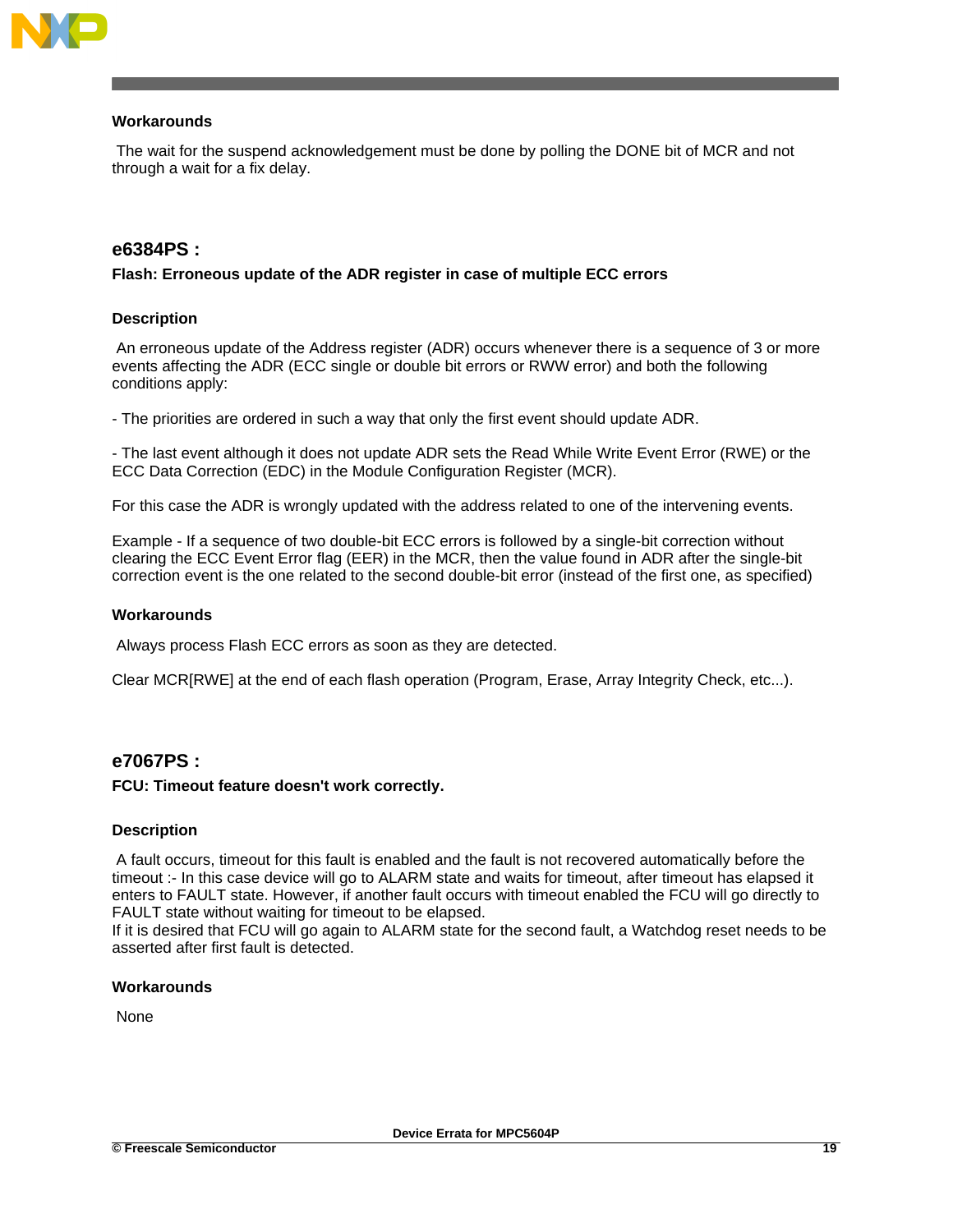

# **e6583PS : Diode path between VDD\_LV and VDD\_HV**

### **Description**

The design implements diodes between VDD\_LV and VDD\_HV. This leads to current flowing from VDD\_LV to VDD\_HV if power-up and power-down sequences are not handled correctly. VDD\_LV to VDD\_HV current may stress the device and should be avoided when possible.

### **Workarounds**

Insert a schottky diode between VDD\_LV and VDD\_HV.

# **e4781PS :**

### **LINFlex: Unexpected LIN timeout in slave mode**

### **Description**

If the LINFlex is configured in LIN slave mode, an unexpected LIN timeout event (LINESR[OCF]) may occur during LIN Break reception.

### **Workarounds**

It is recommended to disable this functionality during LINFlex initialization by clearing LINTCSR[IOT] and LINIER[OCIE] bits, and ignore timeout events.

# **e4897PS :**

### **LINFlex: BDRL/BDRM cannot be accessed as byte or half-word**

### **Description**

LINFlex data buffers (BDRL/BDRM) cannot be accessed as byte or halfword. Accessing BDRL/BDRM in byte/half word mode will lead to incorrect data writing/reading.

### **Workarounds**

Access BDRL/BDRM registers as word only.

### **e1685PS :**

### **FMPLL: FMPLL\_CR[UNLOCK\_ONCE] wrongly set**

### **Description**

If the FMPLL is locked and a functional reset occurs, FMPLL\_CR[UNLOCK\_ONCE] is automatically set even when the FMPLL has not lost lock.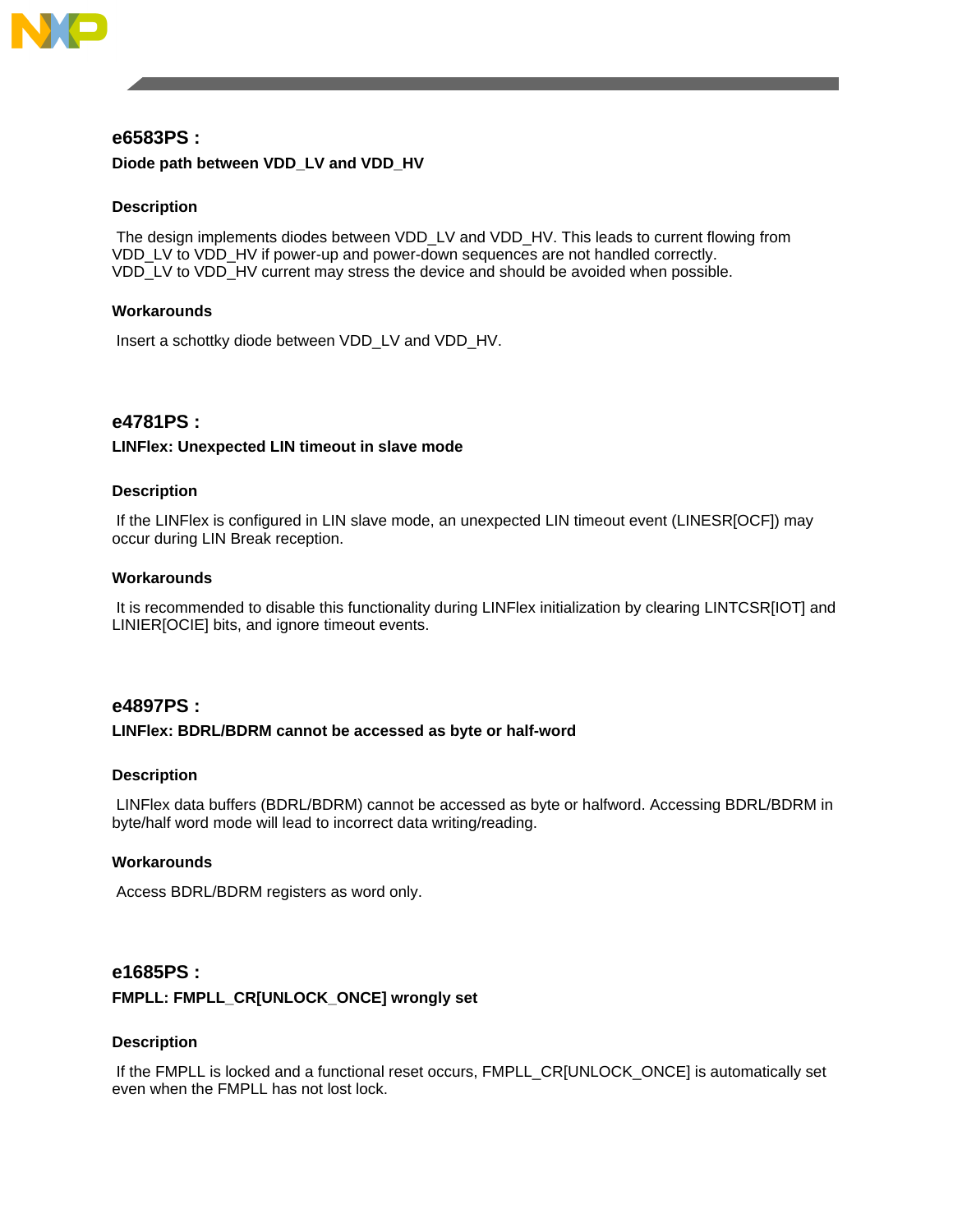

# **Workarounds**

Do not use the FMPLL\_CR[UNLOCK\_ONCE] when a functional reset occurs.

# **e3630PS :**

# **FMPLL: Do not poll flag FMPLL\_CR[PLL\_FAIL]**

# **Description**

For the case when the FMPLL is indicating loss of lock the flag FMPLL\_CR[PLL\_FAIL] is unpredictable.

### **Workarounds**

To avoid reading an incorrect value of FMPLL\_CR[PLL\_FAIL] only read this flag inside the FMPLL Interrupt Service Routine (ISR). The ISR indicates the flag has been set correctly and at this point the flag can be cleared. Do not poll flag FMPLL\_CR[PLL\_FAIL] at any other point in the application software.